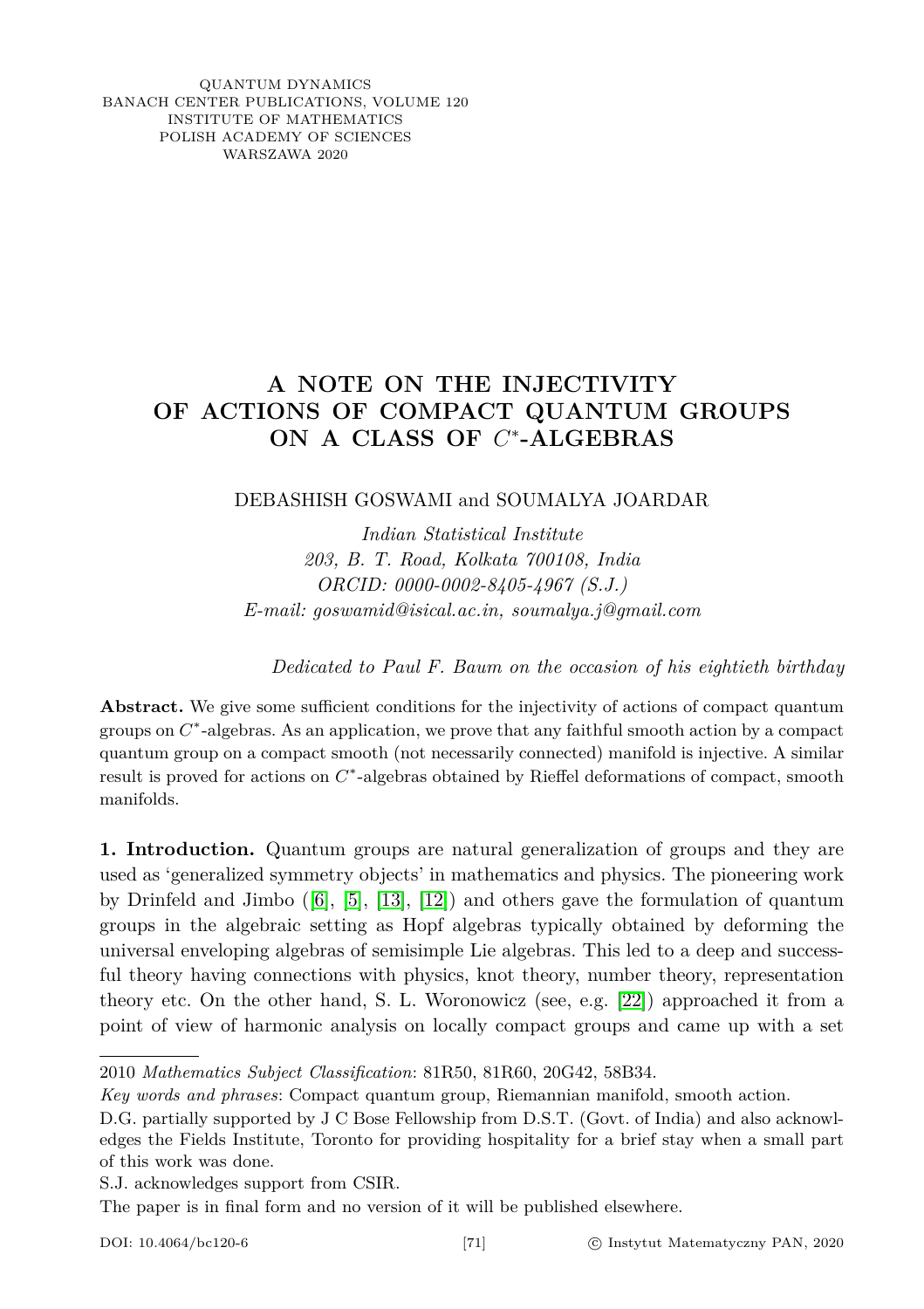of axioms for defining compact quantum groups (CQG for short) as a generalization of compact topological groups. In this note, we will restrict ourselves to the framework of compact quantum groups only. It is natural to define quantum analogue of group action on spaces. This can be done in different ways: for the purely algebraic approach, this is defined as a co-action of Hopf algebra. In the analytic theory, there are *C* <sup>∗</sup> and von Neumann algebraic notions of action. We shall consider here actions of compact quantum groups on  $C^*$ -algebras in the sense of Podles ([\[17\]](#page-0-0)). A subtle point about this definition is that it does not assume the injectivity of the action. We mention here that some authors (e.g. [\[1\]](#page-7-0)) indeed prefer to include injectivity in the definition of CQG actions on *C* ∗ -algebras but this is not a universal practice. In fact, Sołtan discussed in [\[19\]](#page-8-5) several examples of non-injective actions in the sense of Podleś. On the other hand, group actions on spaces are always injective. Injectivity also follows in the algebraic setting for Hopf algebra co-actions as well as for von Neumann algebraic notion of actions of (von Neumann algebraic) quantum groups. Thus, it is an interesting and important problem to give sufficient conditions for injectivity of action of compact quantum groups in the sense of Podleś. This is the aim of this short note. We shall consider CQG actions on *C*(*M*) and their Rieffel deformations where *M* is a compact smooth manifold. Under a smoothness condition on the action on  $C(M)$  (in the sense of [\[10\]](#page-8-6)) we can prove injectivity. For the Rieffel deformation of classical manifolds, we prove injectivity under a natural analogue of smoothness and compatibility of the action with the canonical toral action.

**2. Preliminaries.** In this paper all Hilbert spaces are over C unless mentioned otherwise. For a vector space *V*, *V'* denotes its algebraic dual.  $\oplus$  and  $\otimes$ <sub>alg</sub> will denote the algebraic direct sum and algebraic tensor product respectively. On the other hand, the minimal C<sup>\*</sup>-algebra tensor product and tensor product of Hilbert spaces as well as Hilbert modules will be denoted by ⊗. In particular, we consider Hilbert modules of the form  $\mathcal{H}\otimes\mathcal{C}$ where  $\mathcal C$  is a  $C^*$ -algebra. For a Hilbert  $\mathcal A$ -module  $E$  we denote by  $\mathcal L(E)$  the  $C^*$ -algebra of adjointable right A-linear maps on *E*. We denote the *C* ∗ -algebra of bounded operators on a Hilbert space  $\mathcal H$  by  $\mathcal B(\mathcal H)$  and the  $C^*$ -algebra of compact operators on  $\mathcal H$  by  $\mathcal B_0(\mathcal H)$ . Sp, Sp stand for the linear span and the closed linear span of elements of a vector space respectively, whereas Im(A) denotes the image of a linear map A. Given a group action  $\gamma$ on a locally convex space *Z* we denote the fixed point subspace by  $Z^{\gamma}$ .

We call a locally convex space *Fréchet* if the family of seminorms is countable (hence the space is metrizable) and the space is complete with respect to the metric given by the family of seminorms. There are many ways to equip the algebraic tensor product of two locally convex spaces with a locally convex topology. Let  $E_1, E_2$  be two locally convex spaces with the corresponding families of seminorms  $\{\|\cdot\|_{1,i}\}$  and  $\{\|\cdot\|_{2,j}\}$  respectively. Then one wants a family  $\{\|\cdot\|_{i,j}\}$  of seminorms for  $E_1 \otimes_{\text{alg}} E_2$  such that  $\|e_1 \otimes e_2\|_{i,j} =$  $||e_1||_{1,i}||e_2||_{2,i}$ . The problem is that such a choice is far from unique and there is a maximal and a minimal choice giving the projective and injective tensor product respectively. Let us denote the projective tensor product by  $E_1 \hat{\otimes} E_2$ . A Fréchet locally convex space is called nuclear if its projective and injective tensor products with any other Fréchet space coincide as a locally convex space. It is known that closed subspaces and quotients by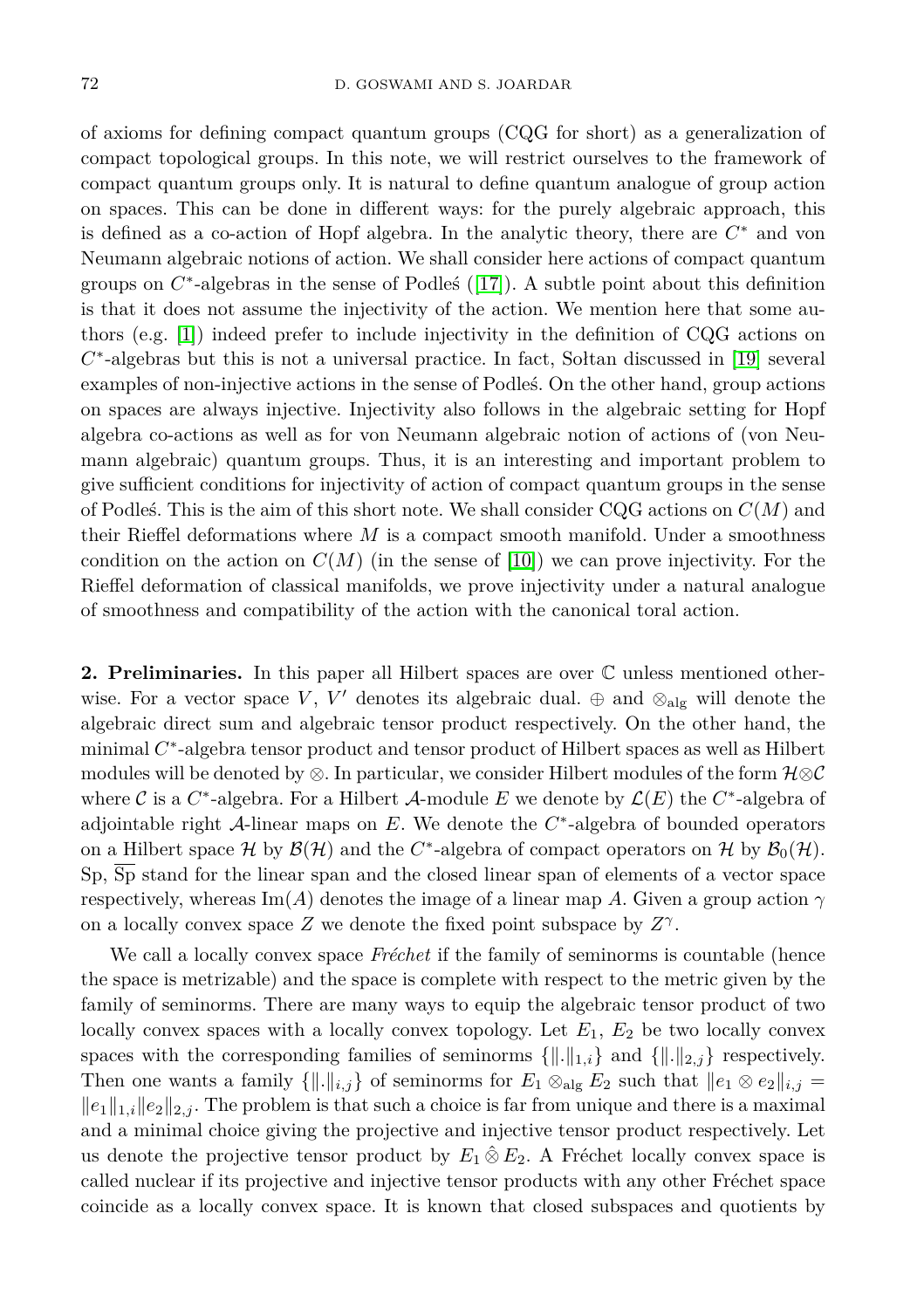closed subspaces of a nuclear Fréchet space are again nuclear. We do not go into further details of this topic here but refer the reader to [\[20\]](#page-8-7) for a comprehensive discussion. Furthermore, if the space is a ∗-algebra then we demand that its ∗-algebraic structure is compatible with its locally convex topology, i.e. the involution ∗ is continuous and the multiplication is jointly continuous with respect to the topology. Projective and injective tensor products of two such topological ∗-algebras are again topological ∗-algebras. We shall mostly use unital ∗-algebras. Henceforth all the topological ∗-algebras will be unital unless otherwise mentioned. Consider a locally convex algebra  $A$  for which each of the defining seminorms, say  $\|\cdot\|_i$ , satisfies

<span id="page-2-0"></span>
$$
||xy||_i \le C_i ||x||_i ||y||_i \tag{1}
$$

for some constant  $C_i$  and all  $x, y \in A$ . Then it is easy to see from the definition of the projective tensor product that the algebra multiplication map (say *m*) lifts to a continuous map from  $\mathcal{A} \otimes \mathcal{A}$  to  $\mathcal{A}$ , to be denoted by *m* again.

We mainly need a particular class of nuclear locally convex  $*$ -algebra, which is  $C^{\infty}(M)$ , where *M* is any compact smooth manifold. The natural Fréchet topology on  $C^{\infty}(M)$  is given by the seminorms of the form  $p^{U,K,\alpha}$ ,

$$
p^{U,K,\alpha}(f) = \sup_{x \in K} |\partial^{\alpha}(f)(x)|,
$$

where *K* is a compact subset contained in the domain of some coordinate chart  $(U,(x_1,\ldots,x_n)),\ \alpha=(i_1,\ldots,i_k)$  a multi-index and  $\partial^{\alpha}=\frac{\partial}{\partial x_{i_1}}\ldots\frac{\partial}{\partial x_{i_k}},\ i_j\in\{1,\ldots,n\}.$ We can similarly define a Fréchet topology on  $C^{\infty}(M, E)$ , the space of smooth *E*-valued functions on *M* for any Fréchet space *E*. We refer the reader to [\[10\]](#page-8-6) for more details. One can verify condition [\(1\)](#page-2-0) for the family of seminorms defining the Fréchet algebra  $C^{\infty}(M, \mathcal{A})$  where  $\mathcal A$  is a Banach algebra, by Leibniz rule.

## **2.1. Compact quantum groups and their actions on** *C* ∗ **-algebras**

DEFINITION 2.1. A *compact quantum group* (CQG for short) is a unital  $C^*$ -algebra  $\mathcal Q$ with a coassociative coproduct  $\Delta$  (see [\[16\]](#page-8-8), [\[22\]](#page-8-4)) from Q to  $\mathcal{Q} \otimes \mathcal{Q}$  such that each of the linear spans of  $\Delta(\mathcal{Q})(\mathcal{Q}\otimes 1)$  and that of  $\Delta(\mathcal{Q})(1\otimes \mathcal{Q})$  is norm-dense in  $\mathcal{Q}\otimes\mathcal{Q}$ .

A unitary representation of a CQG Q on a Hilbert space H is a unitary  $U \in \mathcal{L}(\mathcal{H}\otimes \mathcal{Q})$ such that the C-linear map *V* from H to the Hilbert module  $\mathcal{H} \otimes \mathcal{Q}$  given by  $V(\xi) =$  $U(\xi \otimes 1)$  satisfies  $(V \otimes id) \circ V = (id \otimes \Delta) \circ V$ . Here, the map  $(V \otimes id)$  denotes the extension of *V*  $\otimes$  id to the completed tensor product  $\mathcal{H} \otimes \mathcal{Q}$  which exists as *V* is an isometry.

It is known that every unitary irreducible representation of a CQG is finite dimensional. Let  $\Pi$  denote the set of inequivalent irreducible representations of the CQG  $Q$ . For  $\pi \in \Pi$ , let  $U_{\pi} = ((t_{ij}^{\pi}))$  be the corresponding unitary element of  $M_{d_{\pi}}(Q)$  where  $d_{\pi}$  is the dimension of  $\pi$ . We call  $t_{ij}^{\pi}$ 's the matrix coefficients of  $\pi$ .

Every CQG Q contains a canonical dense unital  $*$ -subalgebra  $\mathcal{Q}_0$  of Q on which linear maps  $\kappa$  and  $\epsilon$  (called the antipode and the counit respectively) are defined making the above subalgebra a Hopf ∗-algebra. In fact, this is the algebra generated by the 'matrix coefficients' of the (finite dimensional) irreducible unitary representations (see [\[16\]](#page-8-8)) of the CQG. The antipode is an anti-homomorphism and also satisfies  $\kappa(a^*) = (\kappa^{-1}(a))^*$ for  $a \in \mathcal{Q}_0$ .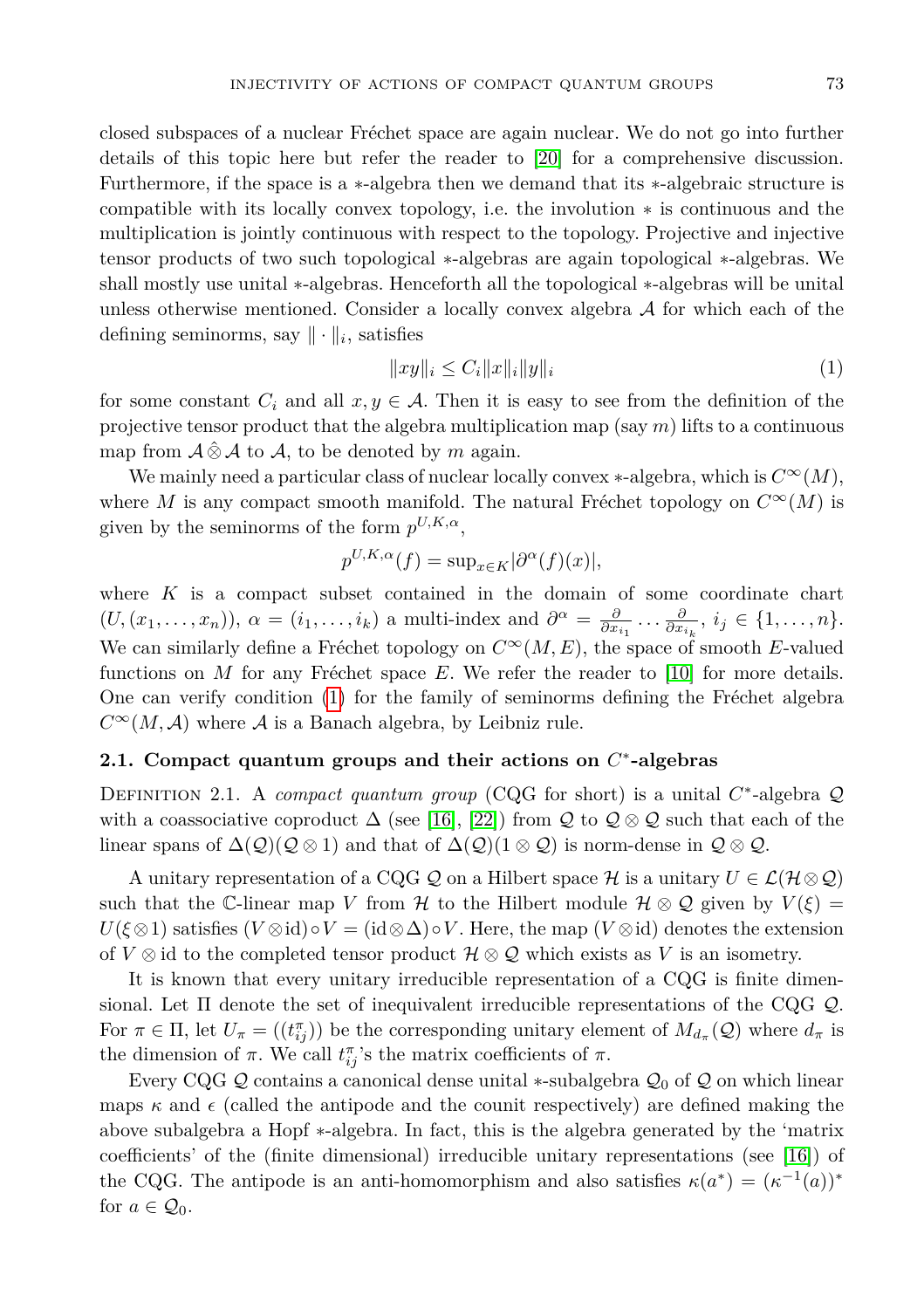It is known that there is a unique state *h* on a CQG Q (called the Haar state) which is bi-invariant in the sense that  $(id \otimes h) \circ \Delta(a) = (h \otimes id) \circ \Delta(a) = h(a)1$  for all a. The Haar state need not be faithful in general, though it is always faithful on  $\mathcal{Q}_0$  at least. The reduced CQG  $\mathcal{Q}_r$  corresponding to  $\mathcal Q$  is the image of  $\mathcal Q$  in the GNS representation of *h*, i.e.  $\mathcal{Q}_r = \pi_r(\mathcal{Q})$ , where  $\pi_r : \mathcal{Q} \to \mathcal{B}(L^2(h))$  is the GNS representation.

Given two CQG's  $(Q_1, \Delta_1)$  and  $(Q_2, \Delta_2)$ , a \*-homomorphism  $\pi : Q_1 \to Q_2$  is said to be a CQG morphism if  $(\pi \otimes \pi) \circ \Delta_1 = \Delta_2 \circ \pi$  on  $\mathcal{Q}_1$ . In case  $\pi$  is surjective,  $\mathcal{Q}_2$  is said to be a quantum subgroup of  $\mathcal{Q}_1$  and we write  $\mathcal{Q}_2 \leq \mathcal{Q}_1$ .

DEFINITION 2.2. We say that a CQG Q with the coproduct  $\Delta$  (*co*)-*acts* on a (unital) *C*<sup>\*</sup>-algebra *C* if there is a unital \*-homomorphism  $\alpha$  :  $\mathcal{C} \to \mathcal{C} \otimes \mathcal{Q}$  such that  $(\alpha \otimes id) \circ \alpha =$  $(id \otimes \Delta) \circ \alpha$ , and the linear span of  $\alpha(\mathcal{C})(1 \otimes \mathcal{Q})$  is norm-dense in  $\mathcal{C} \otimes \mathcal{Q}$ .

In Woronowicz theory, it is customary to drop 'co', and call the above co-action simply 'action' of the CQG on the  $C^*$ -algebra. Let us adopt this convention for the rest of the note.

Given an action  $\alpha$  of a CQG  $\mathcal Q$  on a unital  $C^*$ -algebra  $\mathcal C$  and an irreducible representation  $\pi \in \Pi$ , we recall the idempotent operators  $E_{\pi}: \mathcal{C} \to \mathcal{C}$  constructed in Theorem 1.5 of [\[17\]](#page-0-0). It is shown in [17] that  $\alpha$  leaves the image  $W_{\pi}$  (say) of  $E_{\pi}$  invariant and if  $W_{\pi} \neq (0)$ , the restriction of  $\alpha$  to  $W_{\pi}$  decomposes (as a vector space) into copies of the irreducible representation equivalent to  $\pi$ . We call  $W_{\pi}$  the spectral subspace for the action  $\alpha$  corresponding to the irreducible type  $\pi$ . Moreover, the (algebraic) direct sum of  $\{W_\pi : \pi \in \Pi\}$  is a norm-dense, unital \*-subalgebra (denoted by  $C_0$  from now on) of C on which  $\alpha$  restricts to an algebraic co-action of  $\mathcal{Q}_0$ . We shall call  $\mathcal{C}_0$  the Peter–Weyl subalgebra for the action  $\alpha$ .

An action  $\alpha$  on C is called faithful if the \*-subalgebra generated by  $\{\omega \otimes id\}(\alpha(b))\}$ , where  $b \in \mathcal{C}$  and  $\omega$  varying over the set of bounded linear functionals on  $\mathcal{C}$ , is dense in  $\mathcal{Q}$ . This is equivalent to the norm-density of the algebra generated by matrix coefficients of the irreducible representations  $\pi$  for which  $W_{\pi}$  is nonzero.

Given an action  $\alpha$ , we define  $\alpha_r = (\mathrm{id} \otimes \pi_r) \circ \alpha$  and call it the reduced action. If the Haar state is faithful on  $Q$ , we have  $\alpha = \alpha_r$ . Moreover, it is clear that the injectivity of  $\alpha_r$  implies that of  $\alpha$ .

REMARK 2.3. A word of caution: our definition of a reduced action differs from that of many other authors, for example,  $[19]$ ,  $[15]$  and  $[4]$ . In fact, the term 'reduced' in our sense refers to the action by the reduced version of the quantum group, whereas the articles cited above considered a reduced version of the algebra, i.e. a suitable quotient of the algebra, on which the CQG acts.

DEFINITION 2.4. We call an action  $\alpha$  of a CQG Q on a unital  $C^*$ -algebra C to be *implemented by a unitary representation*  $U$  of  $\mathcal Q$  in  $\mathcal H$ , say, if there is a faithful representation  $\pi: \mathcal{C} \to \mathcal{B}(\mathcal{H})$  such that  $U(\pi(x) \otimes 1)U^* = (\pi \otimes id)(\alpha(x))$  for all  $x \in \mathcal{C}$ .

It is clear that if an action is implemented by a unitary representation then it is one-to-one. In fact, as  $U_r := (\mathrm{id} \otimes \pi_r)(U)$  gives a unitary representation of  $\mathcal{Q}_r$  in  $\mathcal{H}$ and the 'reduced action'  $\alpha_r := (\mathrm{id} \otimes \pi_r) \circ \alpha$  of  $\mathcal{Q}_r$  is also implemented by the unitary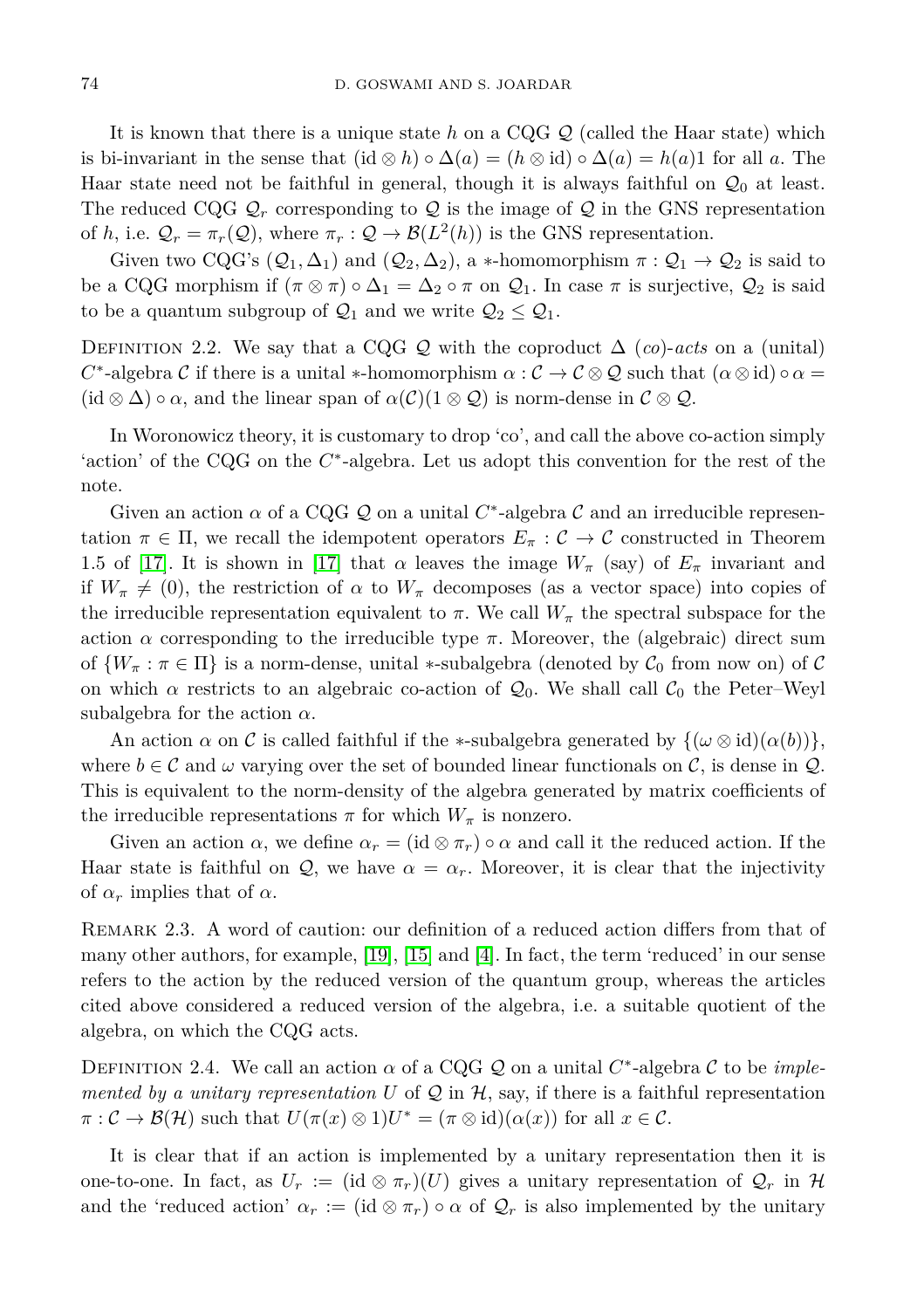representation  $U_r$ , it follows that even  $\alpha_r$  is one-to-one. We see below that the injectivity of  $\alpha_r$  actually equivalent to implementability by a unitary representation.

<span id="page-4-2"></span>LEMMA 2.5. *Given an action*  $\alpha$  *of*  $\mathcal Q$  *on a unital separable*  $C^*$ -algebra  $\mathcal C$ *, the following are equivalent*:

- (a) *There is a faithful positive functional*  $\phi$  *on*  $\mathcal C$  *which is invariant with respect to*  $\alpha$ *, i.e.*  $(\phi \otimes id)(\alpha(x)) = \phi(x)1_{\mathcal{O}}$  *for all*  $x \in \mathcal{C}$ *.*
- (b) *The action is implemented by some unitary representation.*
- (c) The reduced action  $\alpha_r$  of  $\mathcal{Q}_r$  is injective.

*Proof.* If (a) holds, we consider H to be the GNS space of the faithful positive functional  $\phi$ . The GNS representation  $\pi$  is faithful, and the linear map *V* defined by  $V(x) := \alpha(x)$  from  $\mathcal{C} \subset \mathcal{H} = L^2(\mathcal{C}, \phi)$  to  $\mathcal{H} \otimes \mathcal{Q}$  is an isometry by the invariance of  $\phi$ . Thus  $V$  extends to  $\mathcal{H}$  and it is easy to check that it induces a unitary representation *U*, given by  $U(\xi \otimes q) = V(\xi)q$ , which implements  $\alpha$ .

We have already argued (b)  $\Rightarrow$  (c), and finally, if (c) holds, we choose any faithful state  $\tau$  (say) on the separable *C*<sup>\*</sup>-algebra *C* and take  $\phi(x) = (\tau \otimes h)(\alpha_r(x))$ , which is faithful as *h* is faithful on  $Q_r$  and  $\alpha_r$  is injective. It can easily be verified that  $\phi$  is *α*-invariant on the dense subalgebra  $C_0$  mentioned before, and hence on the whole of  $C$ .

We shall also need the following facts about actions on commutative  $C^*$ -algebras.

<span id="page-4-0"></span>PROPOSITION 2.6. If a  $CQGQ$  acts faithfully on  $C(X)$ , where X is a compact metrizable *space, then*  $Q$  *is separable and it is also of Kac type, i.e.*  $\kappa^2 =$  id *and the Haar state is tracial.* In this case,  $\kappa$  *is norm-bounded on*  $Q_r$ .

*Proof.* Note that X is second countable and hence  $C(X)$  is separable. Choose a countable dense set of points  $\{x_i : i = 1, 2, \ldots\}$  and a countable norm-dense subset  $\{f_n : n =$ 1, 2, ... } of  $C(X)$ . It follows from faithfulness of the action  $\alpha$  (say) that Q is generated as a  $C^*$ -algebra by the countable set  $\{\alpha(f_n)(x_i) : i, n = 1, 2, \dots\}$ , hence it is separable.

For the proof of the Kac conditions, we refer to [\[11\]](#page-8-11) as well as [\[7\]](#page-8-12). It is easy to see that condition (1) of Theorem 3.17 of [\[11\]](#page-8-11) (Theorem 3.23 in the arXiv version) is trivially satisfied for commutative  $C^*$ -algebras. The norm-boundedness of  $\kappa$  can easily be argued using the results of [\[23\]](#page-8-13). In fact, this has been done in [\[7\]](#page-8-12) (see Proposition 2.1 and Lemma 2.2 of that paper).  $\blacksquare$ 

**3. Smooth actions are injective.** Let *M* be a compact smooth manifold. Let us recall the definition of smooth CQG action on it from [\[10\]](#page-8-6).

DEFINITION 3.1. We say that an action  $\alpha$  of a CQG Q on  $C(M)$  is *smooth* if  $\alpha$  maps  $C^{\infty}(M)$  into  $C^{\infty}(M, \mathcal{Q})$  and  $Sp \alpha(C^{\infty}(M))(1 \otimes \mathcal{Q})$  is dense in  $C^{\infty}(M, \mathcal{Q})$  in the Fréchet topology. In this case, we will also say that  $\alpha$  is a smooth action of  $\mathcal Q$  on  $M$ .

<span id="page-4-1"></span>THEOREM 3.2. If  $\mathcal{Q}$  has a faithful smooth action  $\alpha$  on  $C^{\infty}(M)$ , where M is a compact *smooth manifold, then for every fixed*  $x \in M$  *there is a well-defined,* \**-homomorphic map*  $\epsilon_x$  *from the unital* \*-*subalgebra*  $\mathcal{Q}_x^{\infty} := {\alpha_r(f)(x) : f \in C^{\infty}(M)}$  *of*  $\mathcal{Q}_r$  *to*  $\mathbb{C}$  *satisfying*  $\epsilon_x(\alpha_r(f)(x)) = f(x)$  *for all*  $f \in C^\infty(M)$ *.*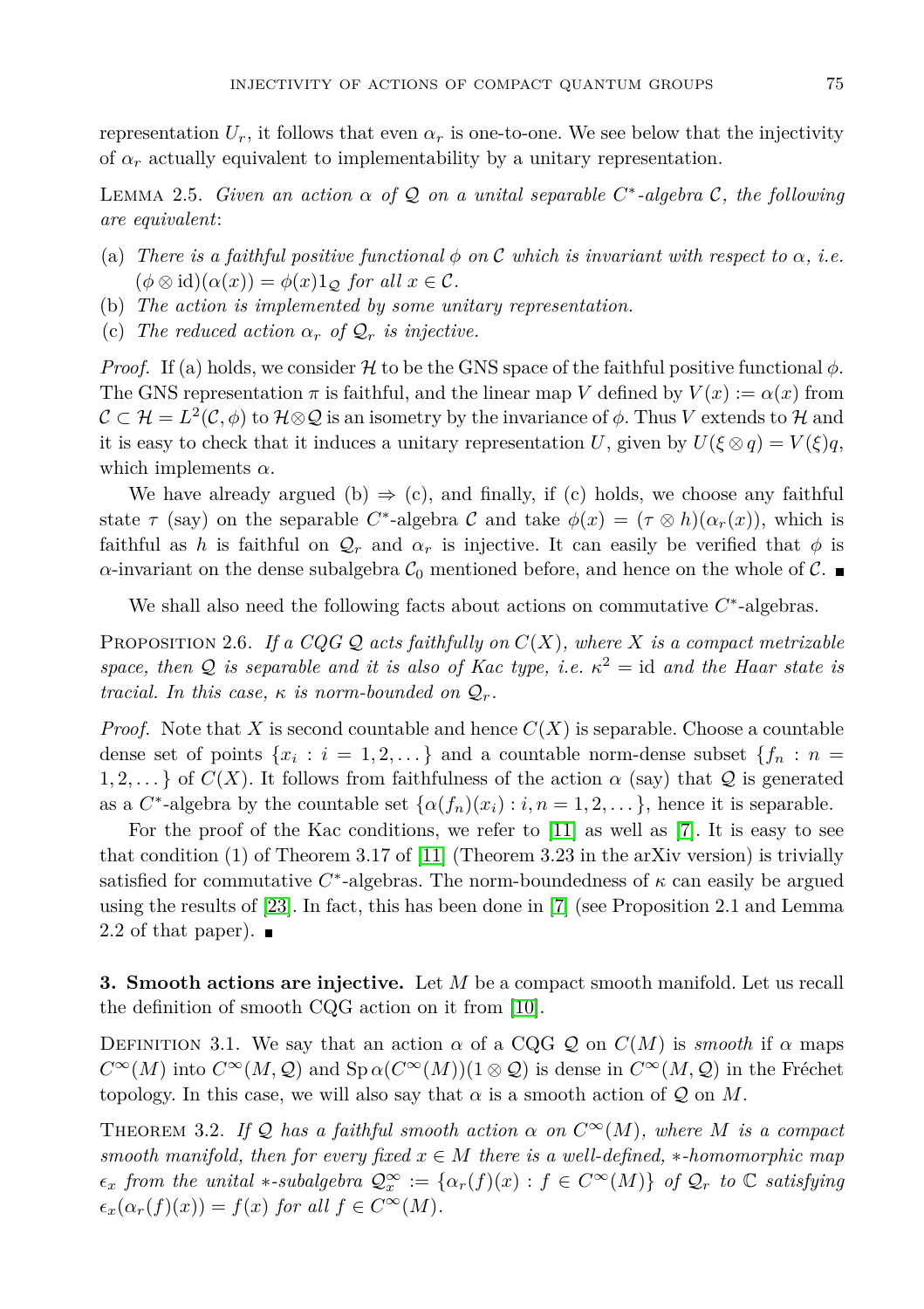*Proof.* Adapting the arguments of [\[17\]](#page-0-0) and [\[1\]](#page-7-0), we can get a Fréchet dense subalgebra  $\mathcal{C}_0$  of  $C^{\infty}(M)$  on which  $\alpha$  restricts to an algebraic co-action of  $\mathcal{Q}_0$ . For example,  $\mathcal{C}_0$  may be chosen as the analogue of the Peter–Weyl subalgebra in the sense of [\[1\]](#page-7-0). Replacing  $Q$  by  $Q_r$  we can assume without loss of generality that the Haar state of  $Q$  is faithful and  $\alpha = \alpha_r$ . In this case Q will has a bounded antipode  $\kappa$  (by Proposition [2.6\)](#page-4-0). Let  $\alpha_x : C^{\infty}(M) \to \mathcal{Q}_x^{\infty}$  be the map defined by  $\alpha_x(f) := \alpha(f)(x)$ . It is clearly continuous with respect to the Fréchet topology of  $C^{\infty}(M)$  and hence the kernel  $\mathcal{I}_x$  (say) is a closed ideal, so that the quotient, which is isomorphic to  $\mathcal{Q}^{\infty}_x$ , is a nuclear space. Let us consider  $\mathcal{Q}^\infty_x$  with this topology and then by nuclearity, the projective and injective tensor products of  $\mathcal{Q}_x^{\infty}$  with  $\mathcal Q$  (viewed as a Banach space, which is separable by Proposition [2.6\)](#page-4-0) coincide. The multiplication map  $m: \mathcal{Q}_x^{\infty} \otimes_{\text{alg}} \mathcal{Q} \to \mathcal{Q}$  extends to a continuous map (to be denoted by *m* again) on  $\mathcal{Q}_x^{\infty} \hat{\otimes} \mathcal{Q}$ . It follows from the relation (id  $\otimes \Delta$ ) ∘  $\alpha = (\alpha \otimes id) \circ \alpha$  that  $\Delta(\alpha_x(f)) = (\alpha_x \otimes id)(\alpha(f)),$  i.e.  $\Delta$  maps  $\mathcal{Q}_x^{\infty}$  to  $(\alpha_x \otimes id_{\mathcal{Q}})(C^{\infty}(M) \hat{\otimes} \mathcal{Q}) \subseteq \mathcal{Q}_x^{\infty} \hat{\otimes} \mathcal{Q}.$ Thus, the composite map  $\beta := m \circ (\text{id} \otimes \kappa) \circ \Delta : \mathcal{Q}_x^{\infty} \to \mathcal{Q}$  is continuous. Clearly, this map coincides with  $\epsilon(\cdot)1_Q$  on the Fréchet-dense subalgebra  $\mathcal{Q}_x^0$  (say) of  $\mathcal{Q}_x^{\infty}$  spanned by elements of the form  $\{\alpha(f)(x): f \in C_0\}$ . By the continuity of  $\beta$ , it follows that the range of  $\beta$  is  $\mathbb{C}_{1,\mathcal{Q}}$ . Moreover, as  $\beta(\alpha(f)(x)) = f(x)1_{\mathcal{Q}}$  for all  $f \in \mathcal{C}_0$ , and  $\beta$  and  $\alpha$  are Fréchet-continuous, we conclude that  $\beta(\alpha(f)) = f(x)1_Q$  for all  $f \in C^{\infty}(M)$ . Hence we can define  $\epsilon_x$  by setting  $\epsilon_x(\cdot)1_Q = \beta(\cdot)$ . Clearly,  $\epsilon_x(f) = f(x)$  for all  $f \in C^{\infty}(M)$ . This completes the proof of the theorem.  $\blacksquare$ 

<span id="page-5-0"></span>COROLLARY 3.3. For any smooth action  $\alpha$  on  $C^{\infty}(M)$ , the reduced action  $\alpha_r$  is injective *on*  $C(M)$ .

*Proof.* Consider the  $C^*$  algebra  $(Q_1, say)$  generated by the matrix coefficients  $t_{ij}^{\pi}$ 's of the irreducible representations  $\pi$  of Q for which the spectral subspace  $W_{\pi}$  for  $\alpha$  corresponding to  $\pi$  is nonzero. It is easy to see that the restriction of the co-product of Q to  $\mathcal{Q}_1$  leaves it invariant and makes it a CQG which acts faithfully on  $C(M)$ . Thus, replacing Q by  $\mathcal{Q}_1$ , we may assume that  $\alpha$  is faithful. If  $\alpha_r(f) = 0$  for  $f \in C^{\infty}(M)$  then for each *x*, applying  $\epsilon_x$  obtained by Theorem [3.2,](#page-4-1) we conclude  $f(x) = 0$  for all x, hence  $f = 0$ . This proves the injectivity of the restriction of  $\alpha_r$  to  $C^{\infty}(M)$ . Now, we have to prove its injectivity on the whole of  $C(M)$ . To this end, consider any positive Borel measure  $\mu$  of full support on *M*, with  $\phi_{\mu}$  being the positive functional obtained by integration with respect to  $\mu$ . Let  $\psi := (\phi_{\mu} \otimes h) \circ \alpha_r$  be the positive functional which is clearly  $\alpha_r$ -invariant and faithful on  $C^{\infty}(M)$ , i.e.  $\psi(f) = 0, f \in C^{\infty}(M)$  and f nonnegative implies  $f = 0$ . But by Riesz Representation Theorem there is a positive Borel measure  $\nu$  such that  $\psi(f) = \int_M f \, d\nu$ . We claim that  $\nu$  has full support, hence  $\psi$  is faithful also on  $C(M)$ . This will complete the proof of the corollary by Lemma [2.5.](#page-4-2) Indeed, for any nonempty open subset *U* of *M* there is a nonzero positive  $f \in C^{\infty}(M)$ , such that  $0 \leq f \leq 1$ , and the support of *f* is contained in *U*. By faithfulness of  $\psi$  on  $C^{\infty}(M)$  we get  $0 < \psi(f) = \int_U f d\nu \le \nu(U)$ .

As the injectivity of  $\alpha_r$  clearly implies that of  $\alpha$ , we also get the following:

Corollary 3.4. *Any faithful smooth action of a CQG on a compact smooth manifold is injective.*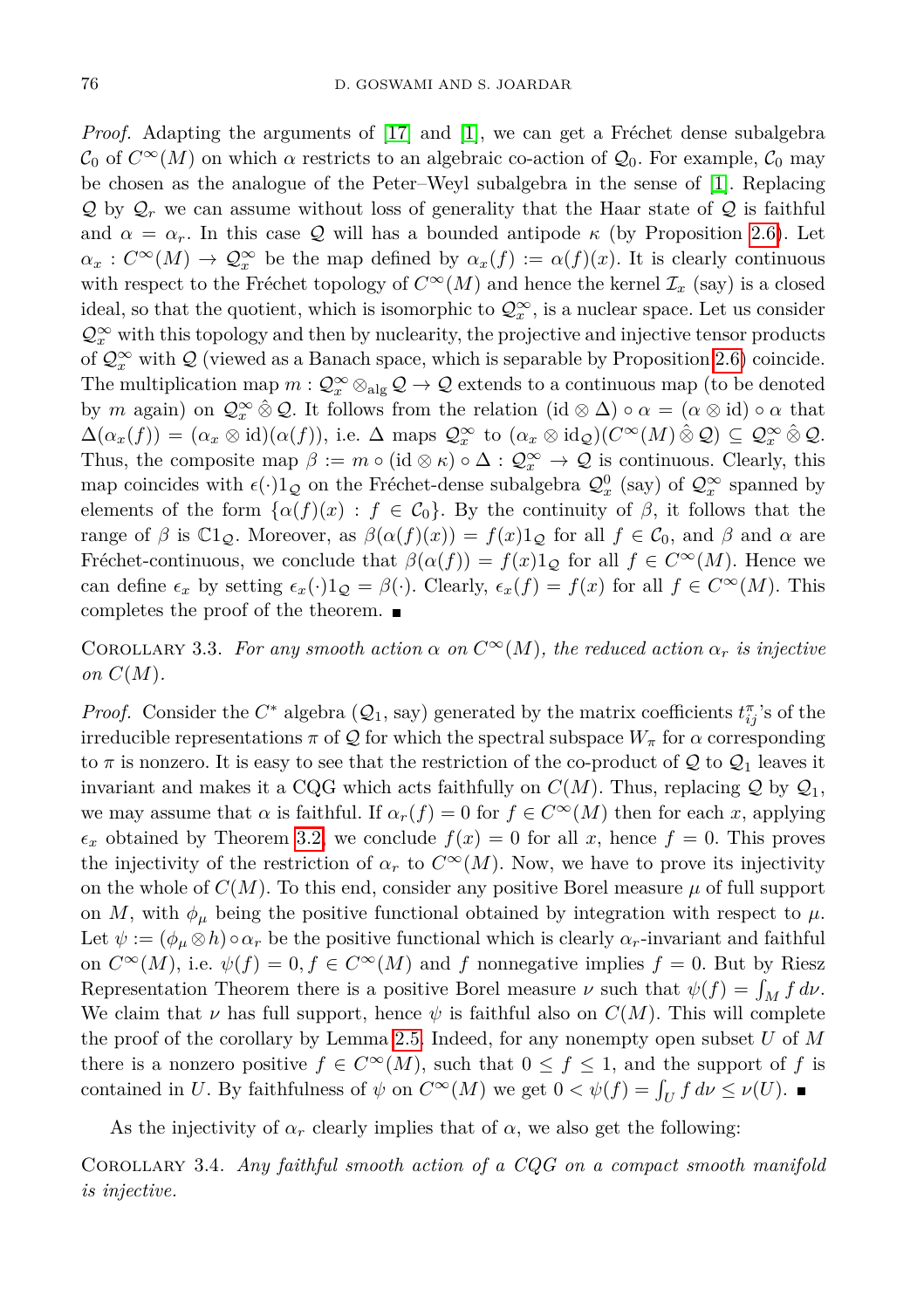REMARK 3.5. In a recent work  $[8]$ , Goswami has proved that any CQG which admits a faithful smooth action on a compact connected smooth manifold must be isomorphic to  $C(G)$  for some group *G* and the CQG action becomes a *G*-action. Hence any such action is injective. However, the injectivity result of the present note was used to prove the main result of [\[8\]](#page-8-14), so we cannot use [\[8\]](#page-8-14) to prove Corollary [3.3.](#page-5-0) Moreover, the results of this paper are applicable to a possibly disconnected manifold.

**4. Smooth action on Rieffel deformation.** Let us now consider CQG actions on noncommutative C<sup>\*</sup>-algebras. Rieffel deformation (see [\[18\]](#page-8-15)) is a well-known and very useful procedure to obtain interesting noncommutative *C* ∗ -algebras from the commutative ones. In particular, given a smooth compact manifold *M* equipped with the action of a compact abelian group  $T \cong \mathbb{T}^n$ , one can construct a family of (typically noncommutative)  $C^*$ -algebras  $C(M)_{\theta}$  indexed by  $n \times n$  skew symmetric matrices  $\theta$ . There is a similar procedure (see [\[21\]](#page-8-16), [\[14\]](#page-8-17) and the references therein) for deforming a CQG with some toral quantum subgroup of rank *n* inducing an action of a torus of rank 2*n* combining left and right actions by the elements of the *n*-toral subgroup. In this case, one gets a CQG by retaining the same co-algebra structure as the original one but changing the algebra structure. This will be called the Rieffel–Wang–Kasprzak (RWK) deformation of *G*.

Let  $\mathcal{A}_{\theta}$  be the noncommutative *n*-torus, which is the universal  $C^*$ -algebra generated by unitaries  $U_1, \ldots, U_n$  satisfying the commutation relations  $U_j U_k = \exp(2\pi i \theta_{jk}) U_k U_j$ , where  $\theta = ((\theta_{jk}))$ . Given a unital *C*<sup>\*</sup>-algebra *C* with a  $\mathbb{T}^n$ -action  $\beta_z$  (say), the deformed  $C^*$ -algebra  $\mathcal{C}_{\theta}$  can be described in two alternative ways: either in the original picture of Rieffel where one defines a new, twisted multiplication on the spectral algebra for the toral action and then considers appropriate  $C^*$ -completion, or as in [\[3\]](#page-8-18), identifying  $\mathcal{C}_{\theta}$  with the fixed point subalgebra  $(\mathcal{C} \otimes \mathcal{A}_{\theta})^{\beta \otimes v^{-1}}$  where  $v_z$  denotes the canonical toral action on  $\mathcal{A}_{\theta}$  satisfying  $v_z(U_i) = z_i U_i$  for all *i*. We also have a 'dual' *T*-action on  $\mathcal{C}_{\theta}$  which is the restriction of  $(id \otimes v)$  on  $\mathcal{C} \otimes \mathcal{A}_{\theta}$ .

Given a CQG Q and a quantum subgroup of Q isomorphic with  $T = \mathbb{T}^n$ , with the corresponding surjective CQG morphism  $\pi$  :  $\mathcal{Q} \to C(T)$ , we can define left and right  $\mathbb{T}^n$ -actions  $\chi^l_z, \chi^r_z$  (say) respectively, by setting  $\chi^l_z = (\mathrm{id} \otimes (\mathrm{ev}_z \circ \pi)) \circ \Delta$  and  $\chi^r_z = ((ev_z \circ \pi) \otimes id) \circ \Delta$ . Using this, we have a  $\mathbb{T}^{2n}$ -action  $\chi_{z,w} = \chi^l_z \chi^r_w$  on Q and the corresponding deformed CQG is the  $C^*$ -algebra  $\mathcal{Q}_{\theta \oplus (-\theta)}$ .

We have the following from Theorem 3.11 of [\[2\]](#page-7-1).

LEMMA 4.1. Let C be a unital  $C^*$ -algebra equipped with a  $\mathbb{T}^n$ -action given by  $*$ -automor*phism*  $\beta_z$ ,  $\mathcal{Q}$  *be a reduced CQG with an action*  $\alpha$  *of*  $\mathcal{Q}$  *on* C *and a quantum subgroup of*  $Q$  *isomorphic with*  $\mathbb{T}^n$  *as above* (*with the corresponding morphism*  $\pi$ ) *satisfying*  $\beta_z$  :=  $(id \otimes (ev_z \circ \pi)) \circ \alpha$ *. Then we have an action*  $\alpha_{\theta}$  *of*  $\mathcal{Q}_{\tilde{\theta}}$   $(\tilde{\theta} = \theta \oplus (-\theta))$  *on*  $\mathcal{C}_{\theta}$ *. Here the deformation of*  $\mathcal C$  *is taken with respect to the action*  $\beta$ *.* 

Consider now  $\mathcal{C} = C(M)$ , where M is a compact smooth manifold equipped with a  $\mathbb{T}^n$ action, which also induces a  $\mathbb{T}^n$  action (say *β*) on  $C(M)$ . Let  $\gamma = \beta \otimes v^{-1}$  as before and let  $\text{u}$ s call the subalgebra  $C^{\infty}(M)_{\theta} \equiv C^{\infty}(M, \mathcal{A}_{\theta})^{\gamma} \subset C(M, \mathcal{A}_{\theta})^{\gamma} \equiv (C(M) \otimes \mathcal{A}_{\theta})^{\gamma} = C(M)_{\theta}$ the 'smooth subalgebra' and call an action  $\alpha$  on  $C(M)_{\theta}$  by a CQG Q to be smooth if it maps the above smooth subalgebra into  $C^{\infty}(M, \mathcal{A}_{\theta} \otimes \mathcal{Q})^{(\gamma \otimes id)}$  and the linear span of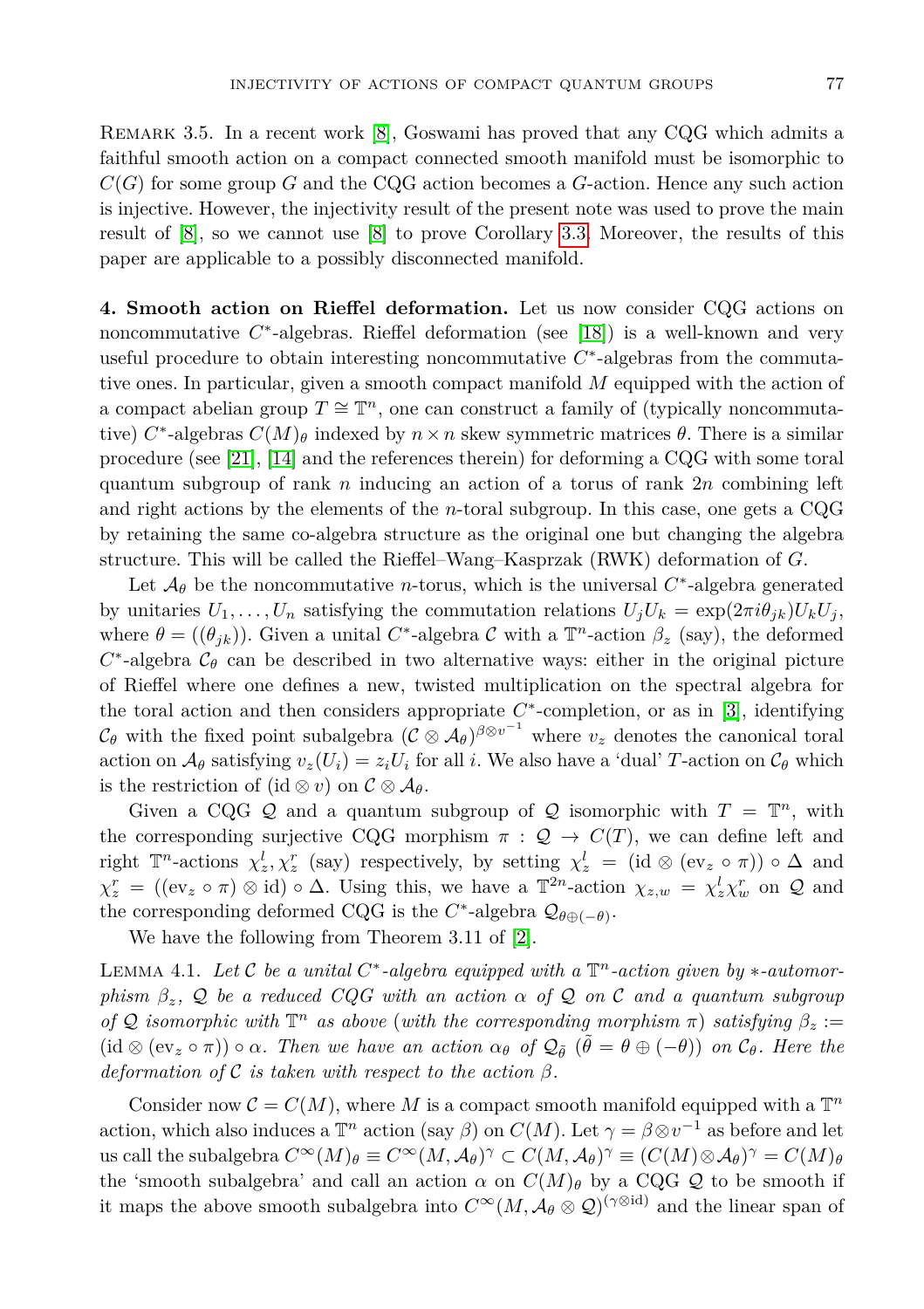$\{\alpha(F)(1 \otimes q) : F \in C^{\infty}(M, \mathcal{A}_{\theta})^{\gamma}, q \in \mathcal{Q}\}\$ is dense in  $C^{\infty}(M, \mathcal{A}_{\theta} \otimes \mathcal{Q})^{(\gamma \otimes \mathrm{id})}$ . Now, we can state and prove the following.

<span id="page-7-2"></span>THEOREM 4.2. Let M be as above and let  $\alpha$  be a smooth action of a CQG on  $C(M)_{\theta}$  in *the above sense. Moreover, assume that there is a quantum subgroup of* Q *isomorphic with*  $T = \mathbb{T}^n$ , given by a surjective  $CQG$  morphism  $\pi : \mathcal{Q} \to C(T)$  such that  $(\mathrm{id} \otimes (\mathrm{ev}_z \circ \pi)) \circ \alpha$ *coincides with the canonical 'dual' T-action on C*(*M*)*θ. Then the action* (*in fact, the reduced one too*) *is injective.*

*Proof.* We only very briefly sketch the proof. As before, assume without loss of generality that the CQG is reduced. It follows from the proof of Theorem 3.11 of [\[2\]](#page-7-1) that the action  $\alpha_{-\theta}$  of  $\mathcal{Q}_{\tilde{\theta}}$  on  $(C(M)_{\theta})_{-\theta} \cong C(M)$  is smooth. We note that the word 'smooth' in the statement of Theorem 3.11 of [\[2\]](#page-7-1) is used in a sense weaker than ours: it only means the invariance of the smooth algebra there. However, there is a canonical Fréchet-dense subalgebra (e.g. the analogue of the Peter–Weyl subalgebra) of  $C^{\infty}(M)_{\theta}$  for the action  $\alpha$ , on which  $\mathcal{Q}_0$  (co)acts algebraically and which can be identified as a vector space with a Fréchet-dense subalgebra of  $C^{\infty}(M)$  on which the deformed action (which is the same as  $\alpha$  as a linear map on this space)  $\alpha_{-\theta}$  is algebraic. From this, the Podleś type density condition follows, i.e.  $\alpha_{-\theta}$  is smooth in our sense. Hence it is injective by Corollary [3.3.](#page-5-0) Moreover, by that corollary and Theorem [2.5,](#page-4-2) we get a unitary representation of  $\mathcal{Q}_{\tilde{\theta}}$ which implements  $\alpha_{-\theta}$ . But by the generalities of RWK (or, more general cocycle-twisted) deformation of CQG as in the Chapter 7 of [\[9\]](#page-8-19), we conclude that  $\alpha = (\alpha_{-\theta})_\theta$  is unitarily implemented too, where the corresponding Hilbert space and unitary essentially remain the same. In particular,  $\alpha$  is injective.

REMARK 4.3. In  $[14]$ , it is shown that the Rieffel deformations of classical compact groups are co-amenable, hence actions by such deformed compact quantum groups are always injective. In combination with  $[8]$ , this will prove Theorem [4.2](#page-7-2) in the special case when *M* is assumed to be connected. However, Theorem [4.2](#page-7-2) remains valid even when *M* is disconnected.

**Acknowledgments.** The first author would like to recall his fond memories of interaction with Prof. Paul Baum on several occasions: ICTP (Trieste), TIFR (India) and also in the conference in the Fields Institute in 2016. Although there was no discussion on the particular topic of this note, the first author is grateful to him for encouragement and suggestions regarding Baum–Connes' conjecture for quantum groups and other problems related to quantum symmetry on operator algebras. The authors wish him a long, healthy and creative life.

## **References**

- <span id="page-7-0"></span>[1] P. F. Baum, K. De Commer, P. M. Hajac, *Free actions of compact quantum groups on unital C* ∗ *-algebras*, Doc. Math. 22 (2017), 825–849.
- <span id="page-7-1"></span>[\[2\]](http://dx.doi.org/10.1007/s00220-008-0611-5) J. Bhowmick, D. Goswami, *Quantum isometry groups: examples and computations*, Comm. Math. Phys. 285 (2009), 421–444.